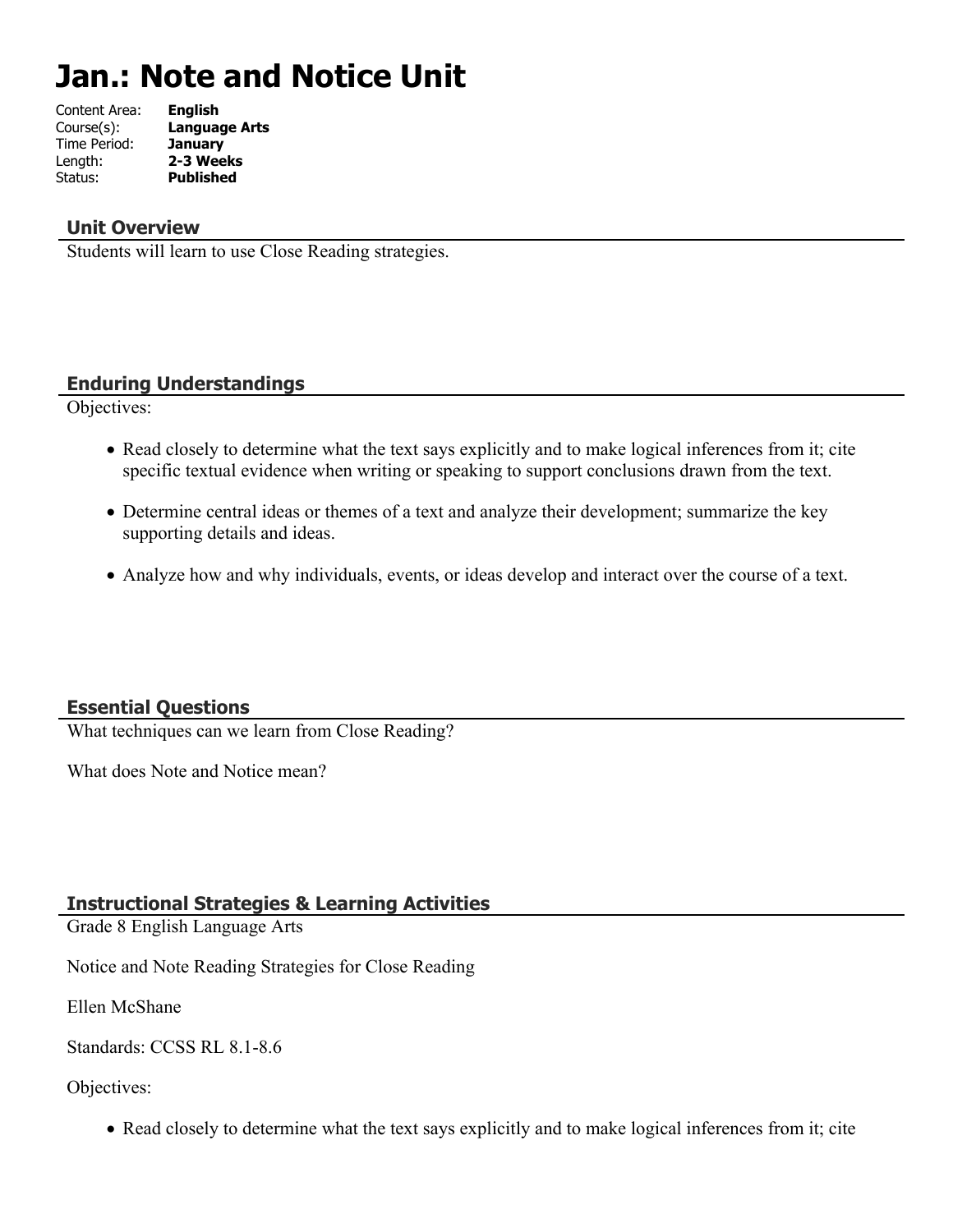specific textual evidence when writing or speaking to support conclusions drawn from the text.

- Determine central ideas or themes of a text and analyze their development; summarize the key supporting details and ideas.
- Analyze how and why individuals, events, or ideas develop and interact over the course of a text.

Materials: Notice and Note Strategies for Close Reading by Kylene Beers and Robert E. Probst; Notice and Note fiction signposts teacher created bookmarks; Notice and Note recording sheet; YouTube videos

Close reading is thoughtful, critical analysis of a text that focuses on significant details or patterns in order to develop a deep, precise understanding of the text's form, craft, meanings, etc. It is a key requirement of the Common Core State Standards and directs the reader's attention to the text itself.

Notice and Note bookmarks

Signpost #1: Contrasts and Contradictions

Signpost #2 t: Aha Moment

Signpost #3 : Tough Questions

Signpost #4: Words of the Wiser

Signpost  $# 5$ : Again and Again

Signpost #6: Memory Moment

# **Integration of Career Readiness, Life Literacies and Key Skills**

| WRK.9.2.8.CAP.3      | Explain how career choices, educational choices, skills, economic conditions, and personal<br>behavior affect income. |
|----------------------|-----------------------------------------------------------------------------------------------------------------------|
| TECH.9.4.8.IML.1     | Critically curate multiple resources to assess the credibility of sources when searching for<br>information.          |
| TECH.9.4.8.DC.5      | Manage digital identity and practice positive online behavior to avoid inappropriate forms<br>of self-disclosure.     |
| <b>TECH.9.4.8.CT</b> | Critical Thinking and Problem-solving                                                                                 |
| WRK.9.2.8.CAP.2      | Develop a plan that includes information about career areas of interest.                                              |
| <b>WRK.9.2.8.CAP</b> | Career Awareness and Planning                                                                                         |
| TECH.9.4.8.IML.2     | Identify specific examples of distortion, exaggeration, or misrepresentation of<br>information.                       |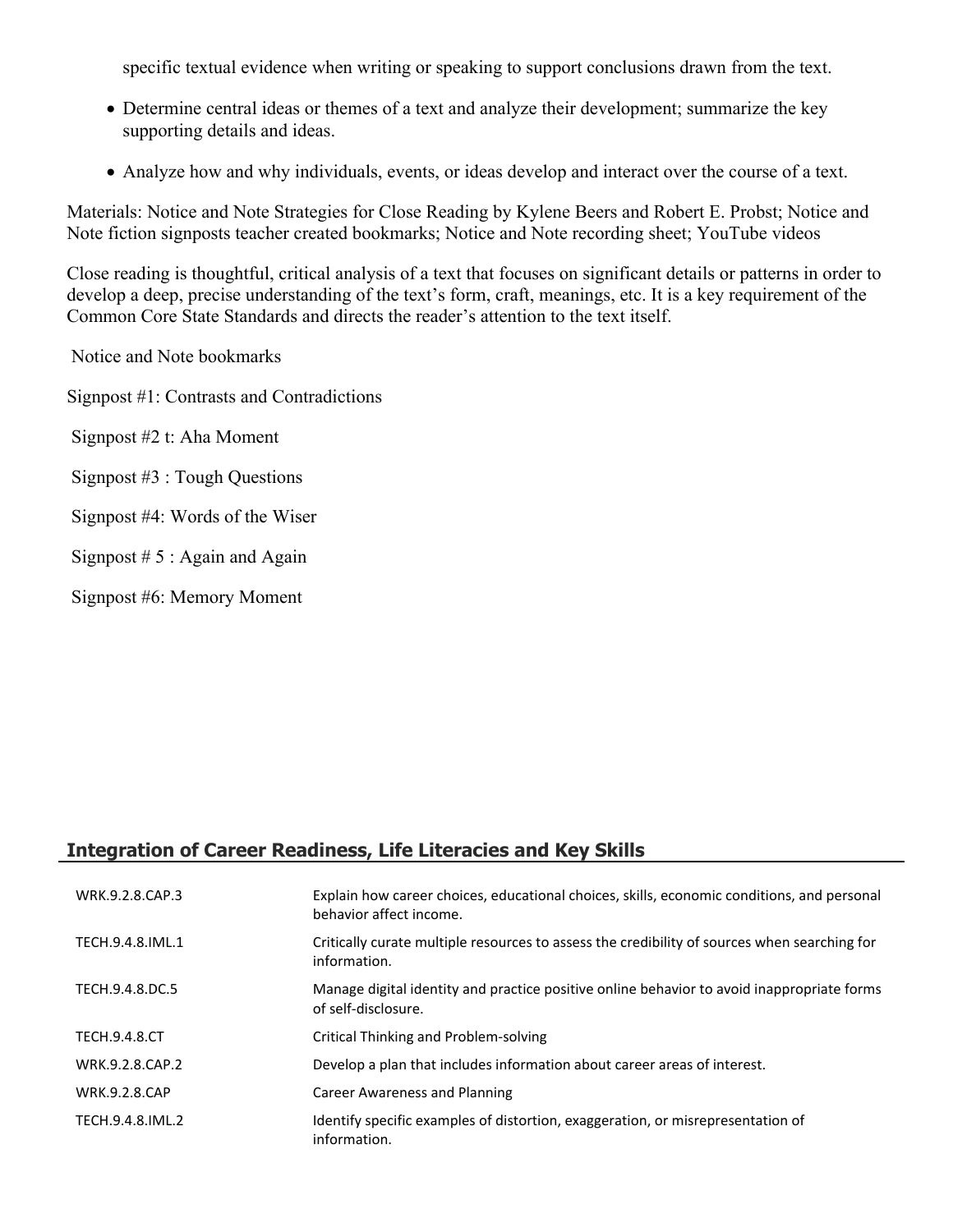| WRK.9.2.8.CAP.4 | Explain how an individual's online behavior (e.g., social networking, photo exchanges,<br>video postings) may impact opportunities for employment or advancement. |
|-----------------|-------------------------------------------------------------------------------------------------------------------------------------------------------------------|
|                 | An essential aspect of problem solving is being able to self-reflect on why possible<br>solutions for solving problems were or were not successful.               |
| TECH.9.4.8.DC.2 | Provide appropriate citation and attribution elements when creating media products (e.g.,<br>$W.6.8$ ).                                                           |
| TECH.9.4.8.DC.1 | Analyze the resource citations in online materials for proper use.                                                                                                |

## **Technology and Design Integration**

Students will interact with the unit using the Smartboard, Google Classroom, document camera and Chromebooks for reading and writing.

| CS.6-8.8.1.8.NI.3   | Explain how network security depends on a combination of hardware, software, and<br>practices that control access to data and systems.                                                |
|---------------------|---------------------------------------------------------------------------------------------------------------------------------------------------------------------------------------|
| CS.6-8.8.1.8.IC.1   | Compare the trade-offs associated with computing technologies that affect individual's<br>everyday activities and career options.                                                     |
| CS.6-8.8.2.8. ITH.1 | Explain how the development and use of technology influences economic, political, social,<br>and cultural issues.                                                                     |
| CS.6-8.8.1.8.NI.4   | Explain how new security measures have been created in response to key malware events.                                                                                                |
|                     | Advancements in computing technology can change individuals' behaviors. Society is faced<br>with trade-offs due to the increasing globalization and automation that computing brings. |
| $CS.6-8.1TH$        | Interaction of Technology and Humans                                                                                                                                                  |
|                     | Economic, political, social and cultural aspects of society drive development of new<br>technological products, processes, and systems.                                               |
| $CS.6-8.1C$         | Impacts of Computing                                                                                                                                                                  |

## **Interdisciplinary Connections**

This unit is connected to all reading in all disciplines.

## **Differentiation**

- Understand that gifted students, just like all students, come to school to learn and be challenged.
- Pre-assess your students. Find out their areas of strength as well as those areas you may need to address before students move on.
- Consider grouping gifted students together for at least part of the school day.
- Plan for differentiation. Consider pre-assessments, extension activities, and compacting the curriculum.
- Use phrases like "You've shown you don't need more practice" or "You need more practice" instead of words like "qualify" or "eligible" when referring to extension work.
- Encourage high-ability students to take on challenges. Because they're often used to getting good grades, gifted students may be risk averse.
- **Definitions of Differentiation Components**:
	- o Content the specific information that is to be taught in the lesson/unit/course of instruction.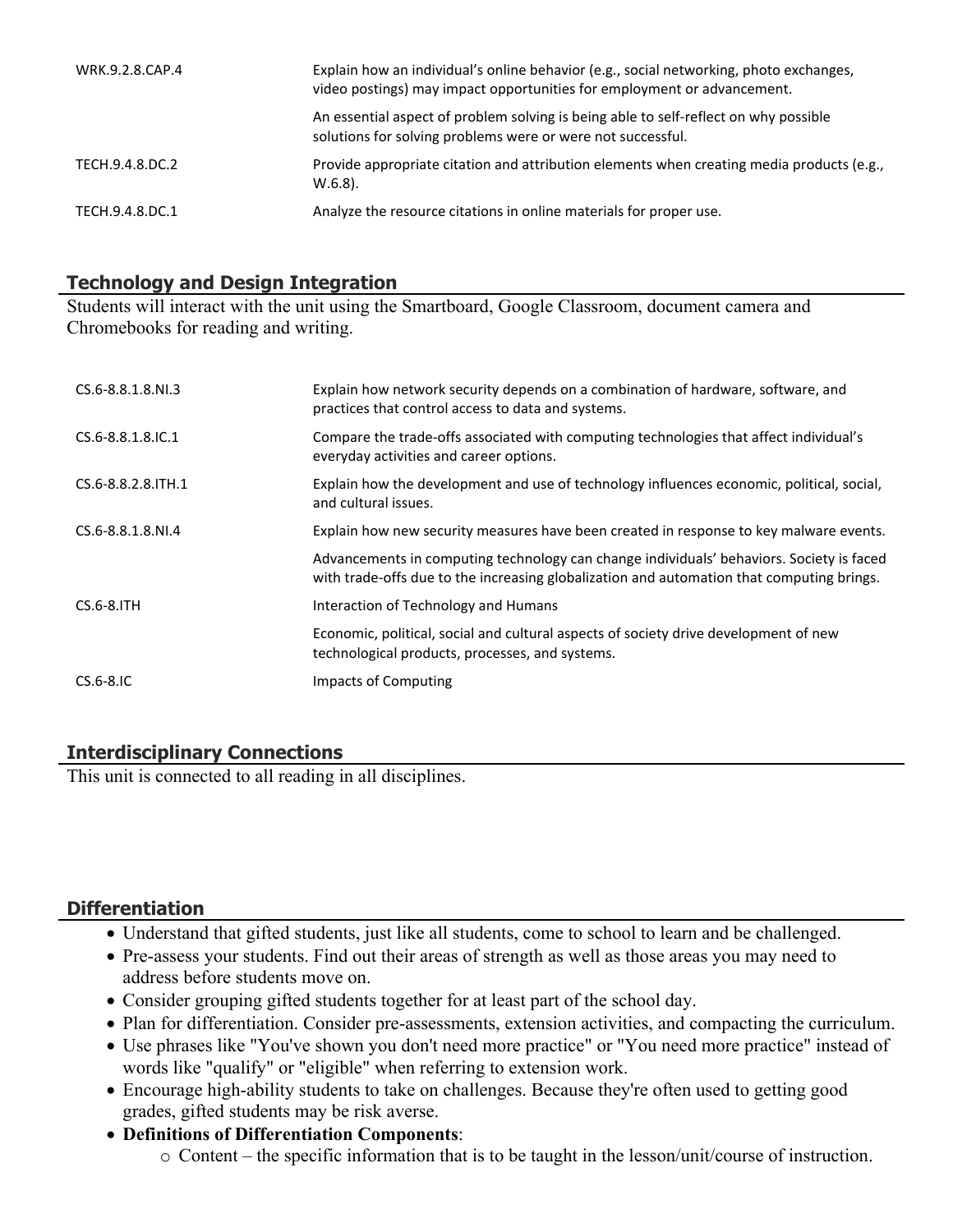- o Process how the student will acquire the content information.
- o Product how the student will demonstrate understanding of the content.
- o Learning Environment the environment where learning is taking place including physical location and/or student grouping

## **Differentiation occurring in this unit:**

This unit offers choices that can differentiate each student's learning.

## **Modifications & Accommodations**

Refer to QSAC EXCEL SMALL SPED ACCOMMOCATIONS spreadsheet in this discipline.

## **Modifications and Accommodations used in this unit**

504 and IEP accommodations will be utilized.

## **Benchmark Assessments**

**Benchmark Assessments** are given periodically (e.g., at the end of every quarter or as frequently as once per month) throughout a school year to establish baseline achievement data and measure progress toward a standard or set of academic standards and goals.

### **Schoolwide Benchmark assessments:**

**IXL**

Linkit Benchmarks 3X a year

### **Additional Benchmarks used in this unit:**

Writing Samples

# **Formative Assessments**

Assessment allows both instructor and student to monitor progress towards achieving learning objectives, and can be approached in a variety of ways. **Formative assessment** refers to tools that identify misconceptions, struggles, and learning gaps along the way and assess how to close those gaps. It includes effective tools for helping to shape learning, and can even bolster students' abilities to take ownership of their learning when they understand that the goal is to improve learning, not apply final marks (Trumbull and Lash, 2013). It can include students assessing themselves, peers, or even the instructor, through writing, quizzes, conversation,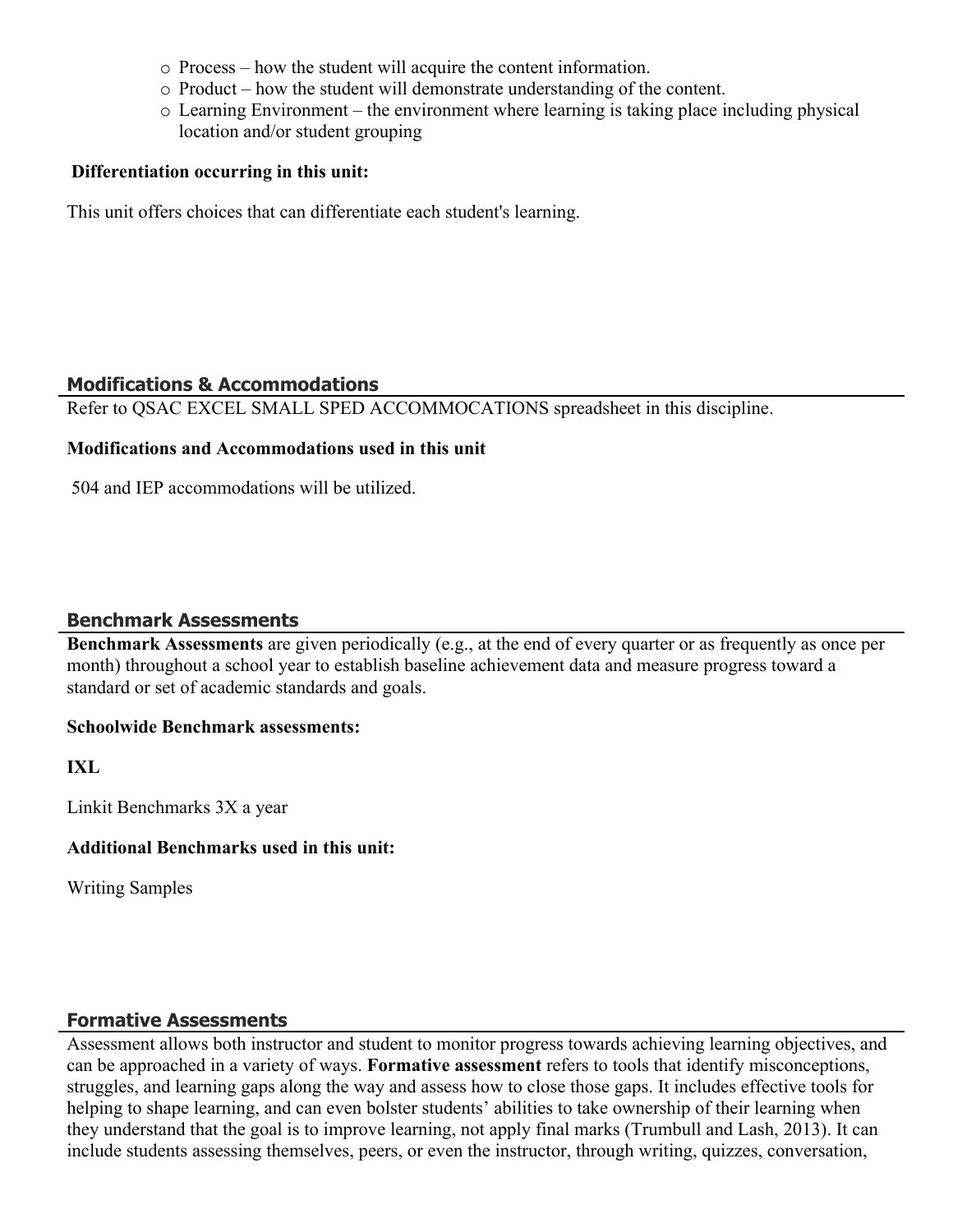and more. In short, formative assessment occurs throughout a class or course, and seeks to improve student achievement of learning objectives through approaches that can support specific student needs (Theal and Franklin, 2010, p. 151).

#### **Formative Assessments used in this unit:**

See assignments embedded in daily lessons.

## **Summative Assessments**

 **Summative assessments** evaluate student learning, knowledge, proficiency, or success at the conclusion of an instructional period, like a unit, course, or program. Summative assessments are almost always formally graded and often heavily weighted (though they do not need to be). Summative assessment can be used to great effect in conjunction and alignment with formative assessment, and instructors can consider a variety of ways to combine these approaches.

#### **Summative assessments for this unit:**

Final project submission

### **Instructional Materials**

Materials: Notice and Note Strategies for Close Reading by Kylene Beers and Robert E. Probst; Notice and Note fiction signposts teacher created bookmarks; Notice and Note recording sheet; YouTube videos

| <b>Standards</b> |                                                                                                                                                                                                                                               |
|------------------|-----------------------------------------------------------------------------------------------------------------------------------------------------------------------------------------------------------------------------------------------|
| LA.RL.8.1        | Cite the textual evidence and make relevant connections that most strongly supports an<br>analysis of what the text says explicitly as well as inferences drawn from the text.                                                                |
| LA.RL.8.2        | Determine a theme or central idea of a text and analyze its development over the course<br>of the text, including its relationship to the characters, setting, and plot; provide an<br>objective summary of the text.                         |
| LA.RL.8.3        | Analyze how particular lines of dialogue or incidents in a story or drama propel the action,<br>reveal aspects of a character, or provoke a decision.                                                                                         |
| LA.RL.8.4        | Determine the meaning of words and phrases as they are used in a text, including<br>figurative and connotative meanings; analyze the impact of specific word choices on<br>meaning and tone, including analogies or allusions to other texts. |
| LA.RL.8.5        | Compare and contrast the structure of two or more texts and analyze how the differing<br>structure of each text contributes to its meaning and style.                                                                                         |